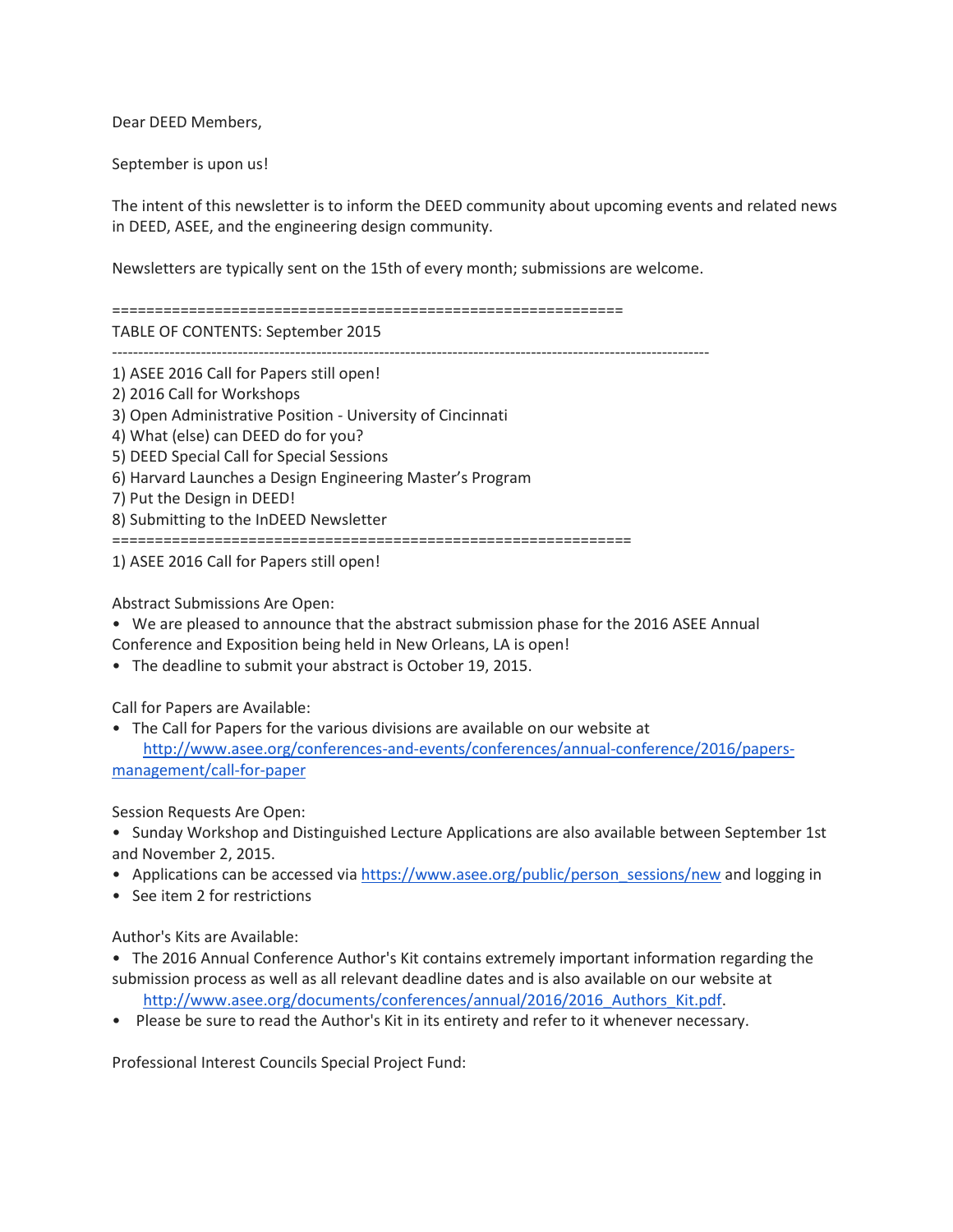• The Professional Interest Councils (PICs) has a Special Project Fund available for all ASEE Divisions and Constituent Committees during the 2015 - 2016 ASEE Annual Conference years. For more information please visit

[http://www.asee.org/documents/conferences/annual/2016/2016\\_PIC\\_Special\\_Projects\\_Fund\\_Instr](http://www.asee.org/documents/conferences/annual/2016/2016_PIC_Special_Projects_Fund_Instructions.pdf) [uctions.pdf](http://www.asee.org/documents/conferences/annual/2016/2016_PIC_Special_Projects_Fund_Instructions.pdf)

## Questions?

• If you have any questions regarding submitting your abstract submission, your Monolith account or the paper management process, please contact The Conferences Team at [conferences@asee.org](mailto:conferences@asee.org) or [202-350-5720](tel:202-350-5720) for assistance.

## =============================================================

2) Design in Engineering Education Division National Conference Workshop Proposals

DEED seeks to provide a variety of workshops to our membership. Typically the division is only able to sponsor/support two workshops per conference. Proposals should be emailed directly to the Conference Program Chair (Gail Hohner, [ghohner@umich.edu\)](mailto:ghohner@umich.edu). Proposals are due the same day that abstracts are due.

Workshops will be approved by the DEED board. Decisions will be made in the same timeframe as abstract approvals. Please note DEED is will not support proposals made directly to ASEE or to other division's program chairs.

Once a workshop is approved it is the responsibility of the workshop organizer to liaise with ASEE Conference facilitators regarding food, facilities and other needs; the DEED Program Chair is not able to provide this type of support.

Proposals must include the following

- 1. Title
- 2. Description of the workshop
	- i. Description of any special facilities required
	- ii. List of any materials, software licenses, etc., provided to attendees.
- 3. Learning objectives
- 4. Who will lead/run workshop along with a bio of each person
- 5. History of running workshop, including evaluation info and # of attendees
- 6. Preferred time: Sunday morning or afternoon
- 7. Minimum and Maximum headcount
- 8. Workshop ticket price
- 9. Workshop funding source
- 10. Appropriate collaborating divisions of ASEE, if any.

=============================================================

3) Open Administrative Position - University of Cincinnati

The Department of Engineering Education (DEE) in the College of Engineering and Applied Science (CEAS) at the University of Cincinnati (UC) invites applications for the position of Department Head. The principal responsibility of this position is to provide leadership and management of the department including responsibility for planning, fiscal management, human resources, and departmental communications. The Department Head is expected to advance the research and teaching missions of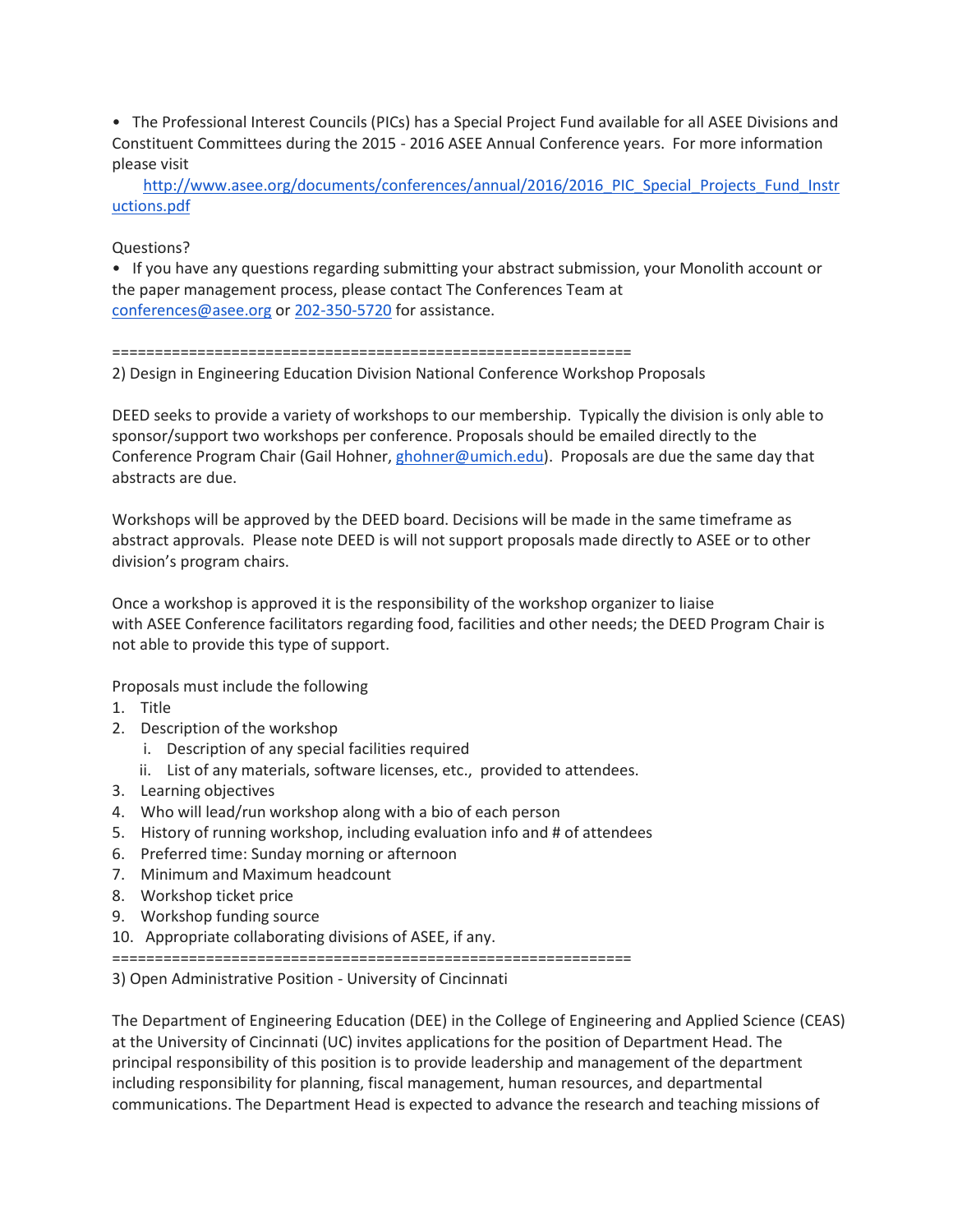the department, nurture collaborations across the college and campus, and work to achieve departmental, college, and university strategic goals.

For more details and to submit an application, please visit: <https://career8.successfactors.com/sfcareer/jobreqcareer?jobId=5701&company=UCPROD&username>

Application must include a cover letter, curriculum vitae, a statement of experience, vision, and leadership and at least three references. References will only be contacted for those candidates who are selected for the short list. Applications will be reviewed on a rolling basis until the position is filled. UC is an affirmative action/equal opportunity institution.

Point of Contact for questions: Kathleen Ossman - [ossmanka@ucmail.uc.edu](mailto:ossmanka@ucmail.uc.edu)

=============================================================

4) What (else) can DEED do for you?

As a dues-paying member of DEED, you can expect a robust program of sessions at ASEE every year and regular news updates of topics related to design education. But don't let your return on investment stop there! DEED aims to be a responsive division, invested in its members and their ideas. Let us know what DEED can do for you! The DEED officers are eager to hear your suggestions for DEED activities and initiatives, at ASEE and year-round. Please send your ideas to DEED chair Peter Schmidt [\(ps125@evansville.edu\)](mailto:ps125@evansville.edu) and stay tuned - inDEED.

=============================================================

5) DEED Special Call for Special Sessions

The Design in Engineering Education Division (DEED) issues this special call for ideas for special, nontraditional, targeted or other session topics or formats to be integrated into the 2016 ASEE annual conference to be held June 26 - 29, 2016, in New Orleans, Louisiana.

Have an idea that may not fit into a typical session? What better way to increase your chances of acceptance than tailoring the session to your work product! Have an out of the box idea for a session? We want to hear it!

The time for innovation is now. Format and topic changes are more easily integrated in the nascent phase of conference design.

Send your ideas to Gail Hohner [\(ghohner@umich.edu,](mailto:ghohner@umich.edu) [+1-734-763-7421\)](tel:%2B1-734-763-7421), University of Michigan, Ann Arbor, MI, 48104.